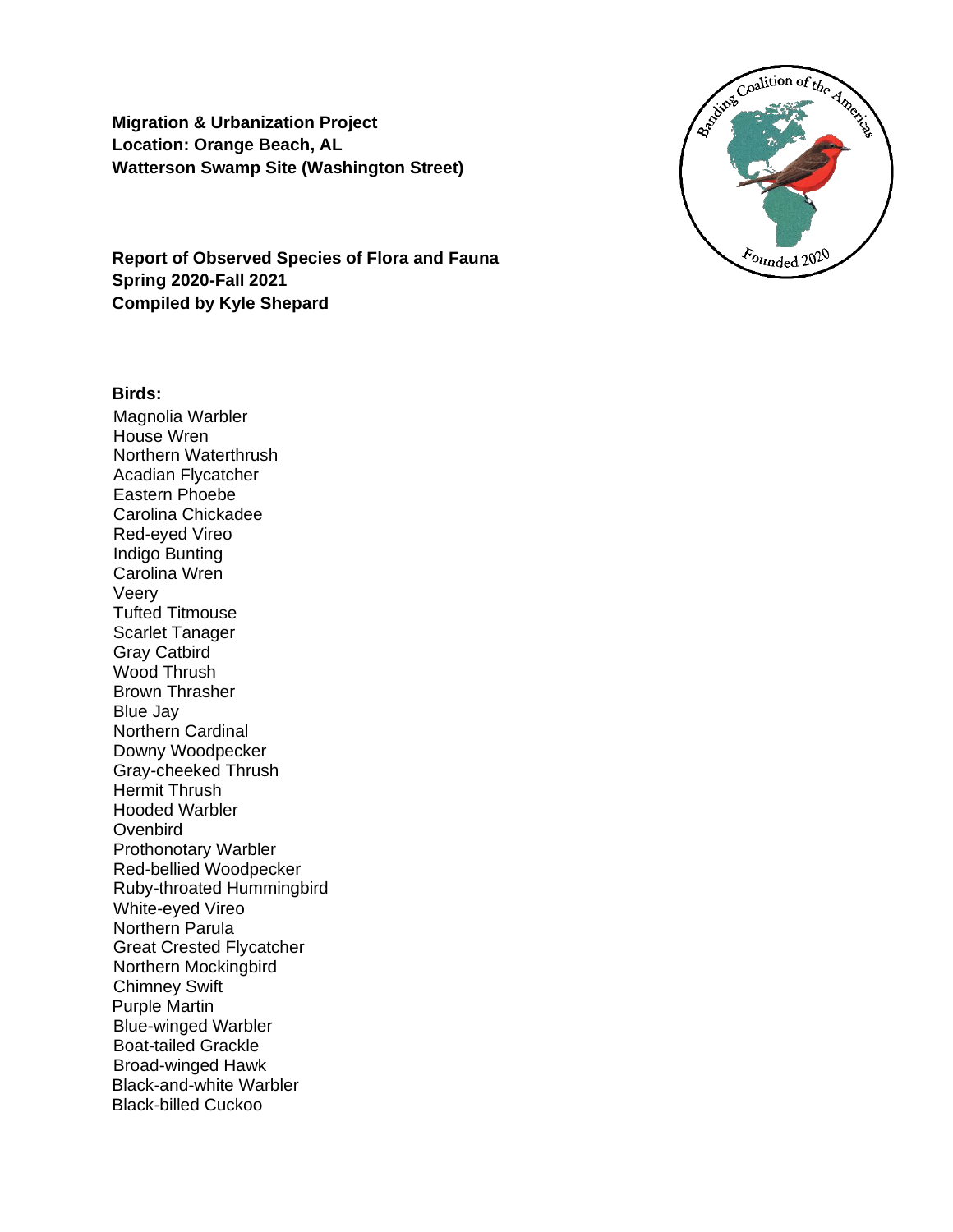Blue Grosbeak Blue-and-gray Gnatcatcher Eastern-wood Pewee Kentucky Warbler Summer Tanager Swainson's Thrush Worm-eating Warbler Yellow-billed Cuckoo Great Blue Heron Snowy Egret **Osprey** Bald Eagle Black-crowned Night Heron Black-throated Green Warbler Black-throated Blue Warbler Yellow-green Vireo

### **Plants:**

Longleaf Pine Loblolly Pine **Baldcypress** Eastern Redcedar Southern Magnolia Water Tupelo Carolina Silverbell Water Oak Cinnamon Fern Bushy Bluestem Sheathed Flatsedge Golden Colic-root Arrow Arum American Beauty-berry Bur Marigolds Romerillo Muscadine Summer Grape **Tievine** Florida Hedgenettle **Chamberbitter** Saw Greenbrier Earleaf Greenbrier Sweet Goldenrod Wax Myrtle Winged Sumack Poison Ivy

### **Reptiles:**